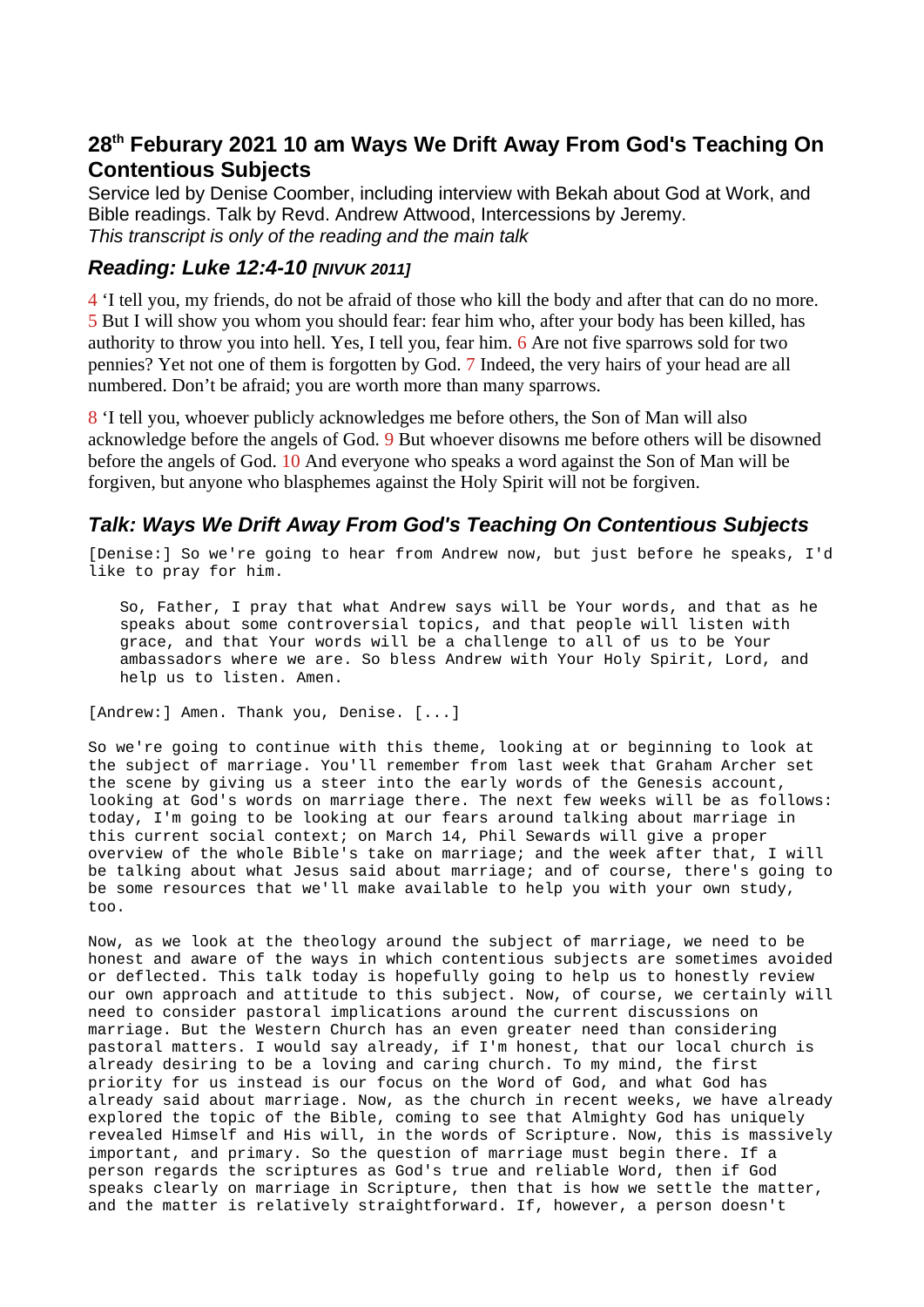regard Scripture as God's word, then the matter of marriage is inevitably more challenging and more complicated.

So today I want to point you to the best route through the subject of marriage. We will indeed address the pastoral questions. But our first responsibility is to discover if God has spoken clearly on the subject or not in the Bible. But I think we need to be realistic. Many Christians are in fact afraid of saying what the Bible says. Many Christians are routinely silent when the subject of sexuality is raised. But Jesus Himself addressed the likelihood of our fears. He told us what to do when it comes to fearing the opinions and actions of people. Let us have our first slide. And I'll just read to you again that passage that Denise mentioned. It says this:

> "I tell you, my friends, do not be afraid of those who kill the body and after that can do no more. But I will show you whom you should fear: Fear him who, after your body has been killed, has authority to throw you into hell. Yes, I tell you, fear him. Are not five sparrows sold for two pennies? Yet not one of them is forgotten by God. Indeed, the very hairs of your head are all numbered. Don't be afraid: you are worth more than many sparrows....(Luke 12:4-10)



And Jesus goes on to say,

8 'I tell you, whoever publicly acknowledges me before others, the Son of Man will also acknowledge before the angels of God. 9 But whoever disowns me before others will be disowned before the angels of God. 10 And everyone who speaks a word against the Son of Man will be forgiven, but anyone who blasphemes against the Holy Spirit will not be forgiven.

These are strong words from Jesus. Now, I'm speaking in the main, I think today, to people who would say they are followers of Jesus Christ. So are we listening to what our Lord Jesus Christ has said? Are we listening to Him? Who are we fearing? Now, whenever we are exploring ethical or moral matters, when society is raising questions, we need to remember the whole narrative of Scripture, because that is how we gain our compass bearing, our direction.

Let me remind you of a couple of themes that indicate how things tend to slide with human beings. At the very beginning of Genesis, we have the snake in the temptation passage in Genesis 3 saying, "Did God really say?" The entire approach of the serpent with Adam and Eve is to question what God had said. So that's one particular theme that set the course of how human beings related to God. Later, of course, we have the story of Israel, and there is a pattern with Israel, repeatedly being led into the practices of surrounding nations, instead of holding on to the commands that God gave. Now, in both these cases, both the Adam and Eve story, and Israel's story, exile was the result. Separation is the natural result of sin. And exile, if you like, is the historical equivalent of God's judgement. They turned away from God, and God inevitably removed them from His presence. You see, these two stories clearly point to God's final judgement on the Last Day. Now, in the passage that we've heard today, in Luke 12, Jesus reminds His own disciples not to fear people, but to fear the One who has authority to throw you into hell. He's talking about fear of the Lord. We are to heed God above all others.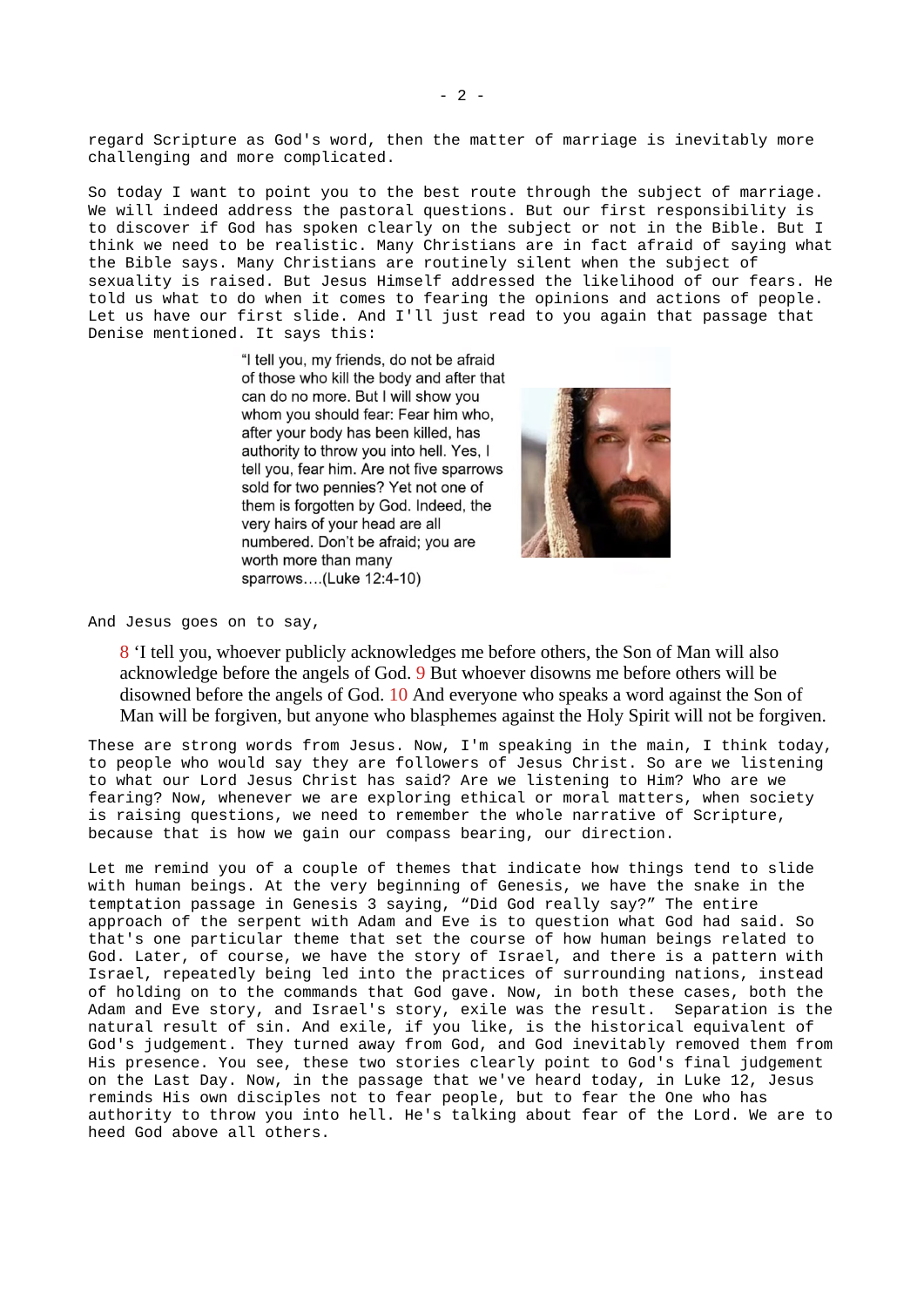Let's have our next slide. Now, how serious is this? You see, this view of Jesus reveals His own reverence for the holiness of God, Jesus' own understanding of how holy God was. His deep love for people never prevented Him from first honouring God, the Father. God's holiness was a tangible reality for Jesus, and it explains why He chose the Cross on our behalf, rather than colluding with humans who would wish to downplay sinfulness. Jesus accepts that sin



is real. Sin is serious and it needs to be dealt with. So He honours God's holiness and expresses God's infinite love for sinners, when He became the sinbearer on the Cross.

So, as we look at the subject of marriage, we need to sensitively hear what society is saying about marriage. But we need to hear even more clearly what God is saying, out of proper awe and respectful fear of Him. We have recently established that the Bible is the authoritative Word of God. There are no words with higher status. There are no human experiences that compare to the authority of the Word of God. Just as the angels cry out, "holy, holy, holy," if we truly know God, then we will be glad to sing of the purity and holiness of God above all other words, above all other commands.

However, my gut feeling is that there are many Christians today who seem struck down by the implicit and explicit messages in society. Some feel they simply must not question the freedoms of people to love as they please. People fear the threat of being cancelled (you know the 'cancel culture' idea). Some of us think we must not disagree with the changing ethics of our day.

What about you? How do you feel when the subject of marriage arises? Is it your first thought to turn to the Bible and establish what God has said? Do you carry questions with you and go through Scripture? Or do you read what society is saying instead? The question that I hear in my own heart is this: am I more concerned about the acceptance of people than the honouring of God? Perhaps I put more value on the approval of children or friends and colleagues than valuing the Word of God, God Almighty. Why? Why might I swerve in this way? It may be true that some of our colleagues and our friends would be shocked if we described a straightforward, orthodox biblical view of marriage and said that it was true. Our children may say that we're offensive in our beliefs. And so what do we do? Do we keep the peace by generally saying nothing?

Well, Paul, in one of his letters, helps us make a clear distinction. He tells us who Christians should be focusing on in terms of behaviour. This is from 1 Corinthians 5, verses 9 to 13. And Paul was addressing a particular sexual immorality problem that was happening in Corinth, and he says this,

9 I wrote to you in my letter not to associate with sexually immoral people – 10 not at all meaning the people of this world who are immoral, or the greedy and swindlers, or idolaters. In that case you would have to leave this world. 11 But now I am writing to you that you must not associate with anyone who claims to be a brother or sister but is sexually immoral or greedy, an idolater or slanderer, a drunkard or swindler. Do not even eat with such people.

12 What business is it of mine to judge those outside the church? Are you not to judge those inside? 13 God will judge those outside. 'Expel the wicked person from among you.'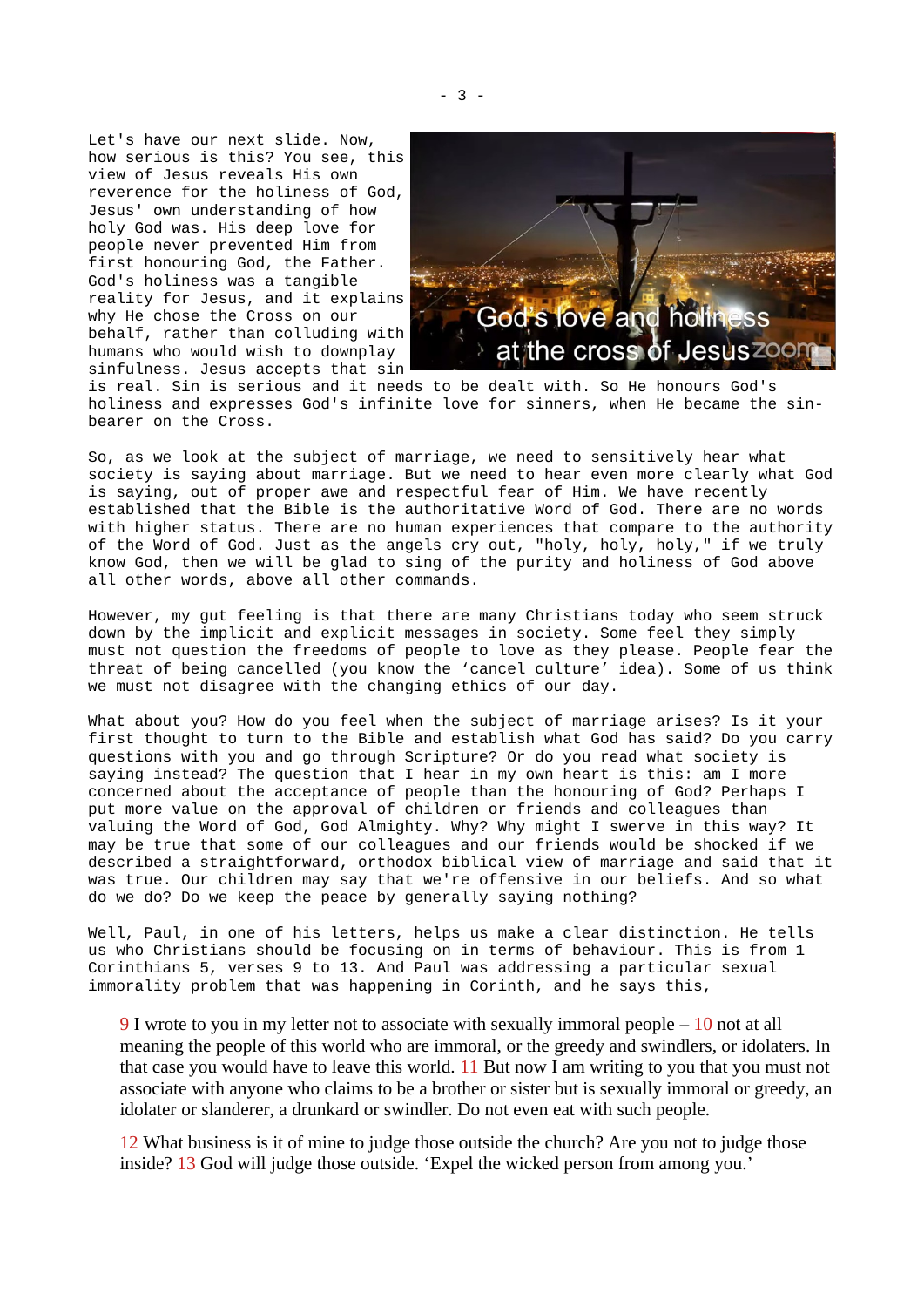So Paul gives us clarity. Paul gives us clarity as to who to focus on. You see, the wider UK population will behave as they choose. And that is between them and God, who we will all face on the Last Day. You see, God is the judge of all those wider people, not us. And He will assess each and every person according to what they've done, and those who know Christ will be saved. But we Christians, according to this passage in Corinthians, we Christians are to look to the beliefs and behaviour of the family of God. We are to be able to think clearly and speak confidently about important matters, without fear of what other people may say or do. But so often, we don't.

I want to look this morning at the ways we slip into unhelpful ways of dealing with this emotive subject of marriage. Let's have our next slide. You see, I

think that quite a lot of us will slide into what I would call 'selective silence', where some Christians may be tempted to avoid disputed topics because we fear these topics will divide our churches. Some of us deemphasise parts of the Bible that we don't want to talk about. We fear the ramifications from friends, family and wider society. And so even within church, we can be gradually led by the wider culture's values. Because the fearful church is silent, and isn't transparently addressing these matters, people slide in their beliefs. You end up with a heart embarrassment before the text. Some of us, some Christians,



can be apologising for parts of what the Bible says, because they personally don't like those bits. And they distance themselves from what God has said, implicitly doing what? Implicitly undermining the authority of what the Bible teaches. Now, this inevitably has an influence on what our hearers think. If we can do that with the text, that may give them permission to do that to the text as well.

Let's have our next slide. I think there's also a pattern emerging particularly

as we go into conversations and discussions about the subjects of marriage where people start to legitimise alternative positions that the Bible actually condemns. It's almost like you're holding multiple views, in an attempt to defuse the topic in hand. Some Christians develop a pattern of comparing multiple views, regardless of the strength or weakness of the different views. Now this approach can create the impression that all views are equal, when in fact, they often aren't.



So I just want to encourage you this morning, integrity and honesty is really needed when we look at this subject of marriage, especially when we're reviewing newly-proposed views. There's a phrase that I heard someone teaching to me recently, where they talked about what was called 'the art of imperious ignorance', so I'll say that again, 'the art of imperious ignorance', where someone, after listening to two sides of a debate, someone may kind of throw their hands up and simply say, "Well, we simply can't know what God has said on a given subject." And this is a kind of imposed pronouncement that attempts to silence the possibility of any conclusion, when in fact, a more rigorous study is needed to work towards a true and clear answer. We must resist such pronouncements because that's simply gagging conversation. And this leads me to where I would want to point you in terms of your proper attitude to the subject of marriage: there needs to be more reading to properly understand the matter. Now some may baulk at the work involved in properly researching subjects from multiple sources. But if this matter of marriage is important, and I do believe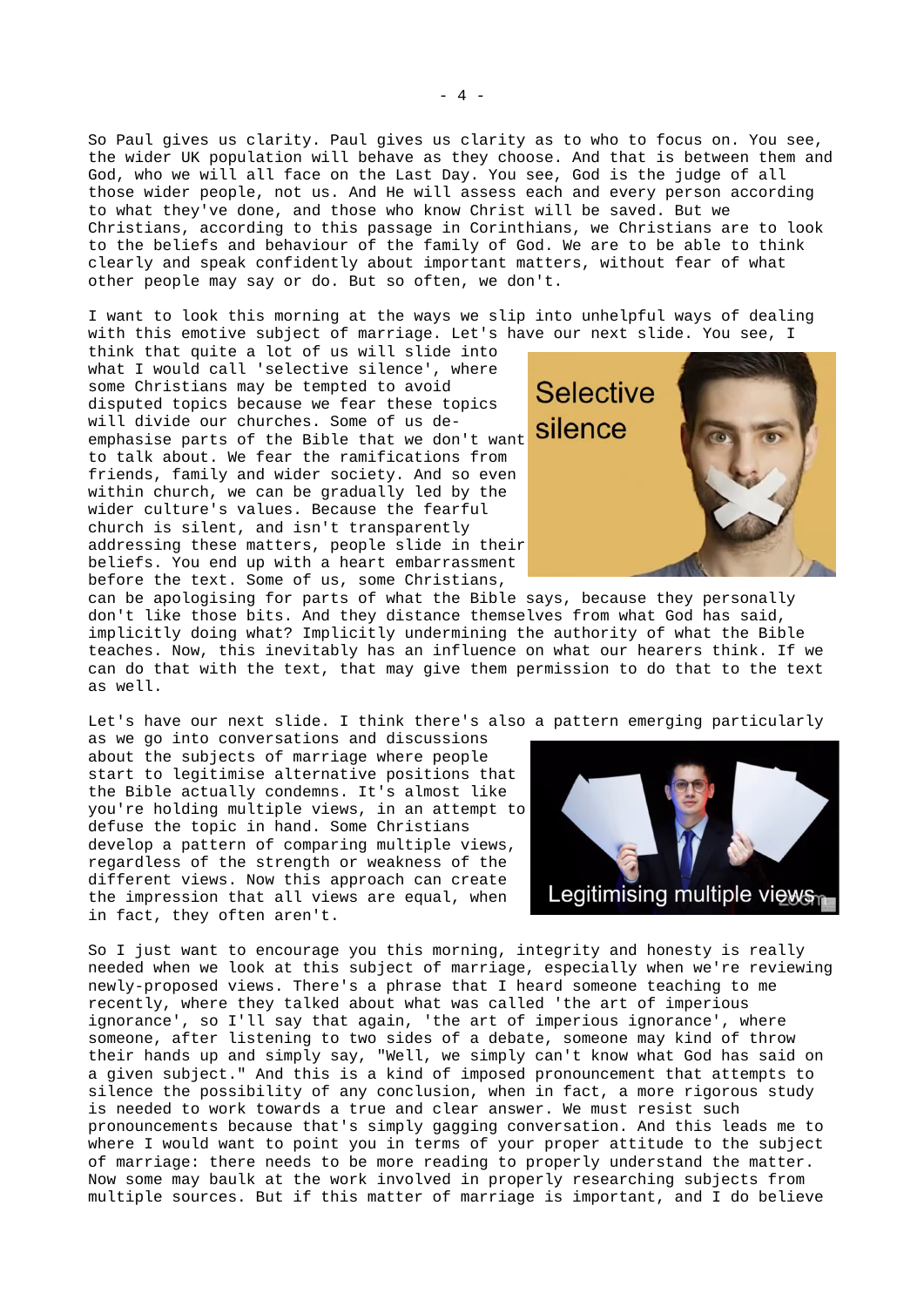it's very important, it requires us not to oversimplify for convenience. If God's Word is at stake, then hard and honest work must be done, regardless of the consequences.

Let me move on to the next slide. Because I want to set this in the context of what God says about people who truly engage with this, in fear and trembling before His Word. Isaiah 66 says this:

> "These are the ones I look on with favour: those who are humble and contrite in spirit, and who tremble at my word."

Isaiah 66:2b

Let me read that to you again. "These are the ones I look on with favour: those who are humble and contrite in spirit, and who tremble at my Word." In our dealings with surrounding views and opinions, we can forget how much higher the Word of God is. Yet those who are humble and actually tremble before God and His Word will be the ones who can discern correctly without being confused or deceived.

Let me give you an example. Thinking back to what Graham Archer explored last week, he put before us as a church, the passages in Genesis, formative primary descriptions of human beings, male and female, designed by God to beautifully reflect His image, and designed to complement each other, as night and day are paired forever. When God makes humanity, and pairs male and female, God says, "very good." That's the first time He says, "very good," everything up until that point has been "good." But when He pairs male and female, when He makes humanity and pairs them together, He says, "This is very good." This was His best work of creation, His very, very best work. Do we tremble at the words of God? Do we stand in awe at the majesty of God's fantastic and precise creation of marriage? Just as all the other pairings in the Genesis account are established, till the end of the world, light and darkness, sky and earth, seas and dry lands, night and day, male and female are paired as God's fixed and perfect complimentary design. Do we bow down in reverence before the ways of God? Before the ways of God in making us this way? Do we worship God for His wise and good ordering of human life? Or do we go quiet and accept all other views as of equal status? Do we try hard to accommodate all views for fear of upsetting people?

I want to draw to a conclusion in a moment by asking you to be honest with yourself today. Who has your allegiance? Who has your devotion? Are you prepared to go back to the Bible, and to put the work in. If you call yourself a follower of Jesus, and I'm trying my best to, then you and I will need to heed the scriptures, just as Jesus Himself did. So today, this is an opportunity for you to recalibrate how you and I will approach the subject of marriage. Now, if it's just a trivial matter, we could easily say, it's just a matter of interpretation. But if it is a central, vital matter in Scripture, we need to be very clear about it. Because the consequences are enormous. Listen carefully: if we can change our minds about marriage, perhaps we can change our minds about the Gospel, or the Resurrection, or even about Jesus Himself. The consequences are huge. So this morning, do you want to be clear? Do you want to approach this with a true and holy reverence for God?